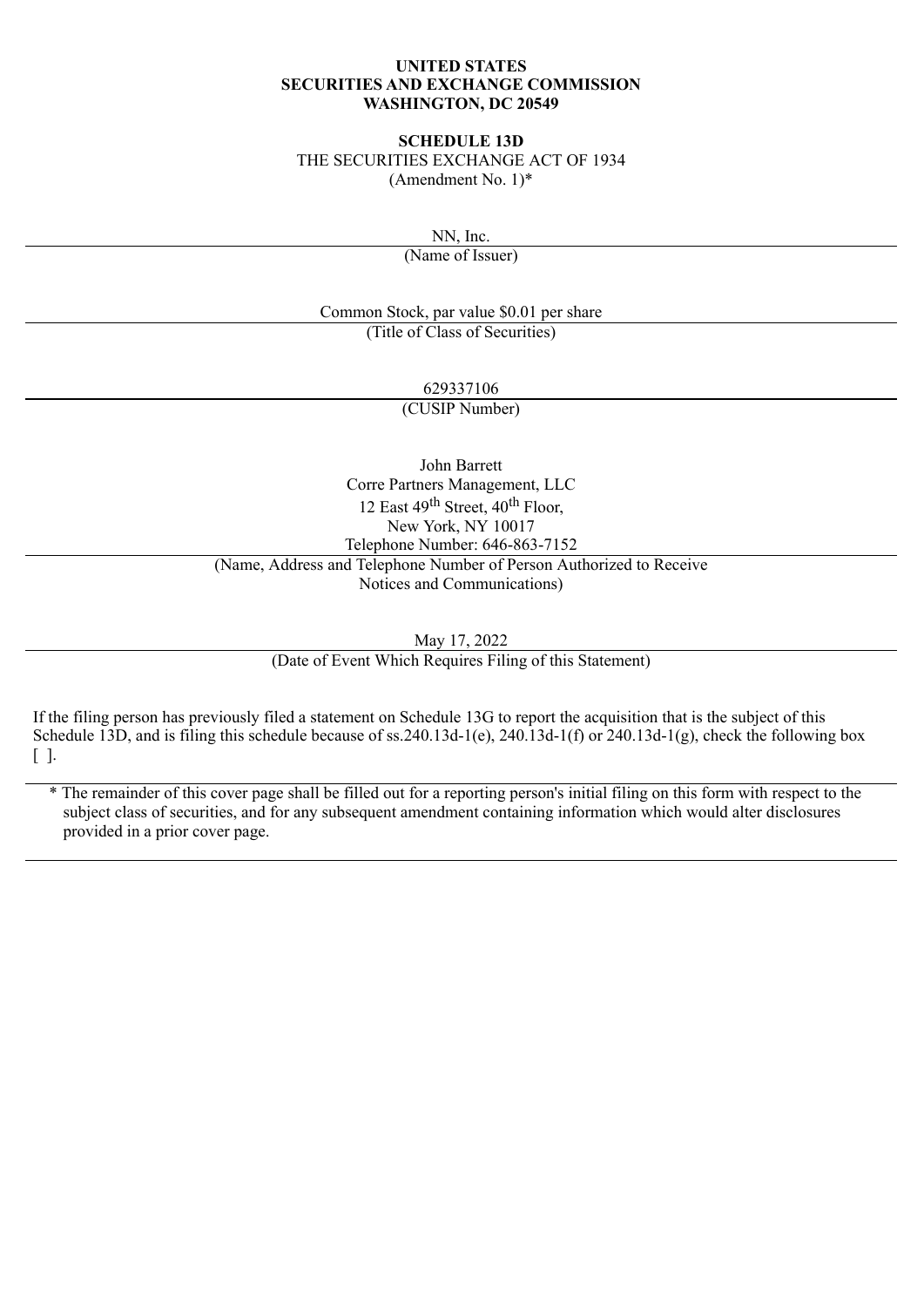| CUSIP No. | 629337106                                                                                      |            |                                                    |
|-----------|------------------------------------------------------------------------------------------------|------------|----------------------------------------------------|
| 1.        | NAME OF REPORTING PERSONS<br>I.R.S. IDENTIFICATION NOS. OF ABOVE PERSONS (ENTITIES ONLY)       |            |                                                    |
|           | Corre Opportunities Qualified Master Fund, LP                                                  |            |                                                    |
| 2.        | CHECK THE APPROPRIATE BOX IF A MEMBER OF A GROUP                                               | (a)<br>(b) |                                                    |
| 3.        | <b>SEC USE ONLY</b>                                                                            |            |                                                    |
| 4.        | <b>SOURCE OF FUNDS</b>                                                                         |            |                                                    |
|           | <b>WC</b>                                                                                      |            |                                                    |
| 5.        | CHECK BOX IF DISCLOSURE OF LEGAL PROCEEDINGS IS REQUIRED PURSUANT TO<br>ITEMS $2(d)$ OR $2(e)$ |            | $\Box$                                             |
| 6.        | CITIZENSHIP OR PLACE OF ORGANIZATION                                                           |            |                                                    |
|           | Cayman Islands                                                                                 |            |                                                    |
|           | NUMBER OF SHARES BENEFICIALLY OWNED BY EACH REPORTING PERSON                                   |            |                                                    |
| 7.        | <b>SOLE VOTING POWER</b>                                                                       |            |                                                    |
|           | $\boldsymbol{0}$                                                                               |            |                                                    |
| 8.        | <b>SHARED VOTING POWER</b>                                                                     |            |                                                    |
|           | 4,451,434                                                                                      |            |                                                    |
| 9.        | <b>SOLE DISPOSITIVE POWER</b>                                                                  |            |                                                    |
|           | $\boldsymbol{0}$                                                                               |            |                                                    |
| 10.       | <b>SHARED DISPOSITIVE POWER</b>                                                                |            |                                                    |
|           | 4,451,434                                                                                      |            |                                                    |
| 11.       | AGGREGATE AMOUNT BENEFICIALLY OWNED BY EACH REPORTING PERSON                                   |            |                                                    |
|           | 4,451,434                                                                                      |            |                                                    |
| 12.       | CHECK BOX IF THE AGGREGATE AMOUNT IN ROW (11) EXCLUDES CERTAIN SHARES                          |            | $\begin{array}{c} \boxed{\phantom{0}} \end{array}$ |
| 13.       | PERCENT OF CLASS REPRESENTED BY AMOUNT IN ROW (11)                                             |            |                                                    |
|           | 10.14%                                                                                         |            |                                                    |
| 14.       | TYPE OF REPORTING PERSON                                                                       |            |                                                    |
|           | PN                                                                                             |            |                                                    |
|           |                                                                                                |            |                                                    |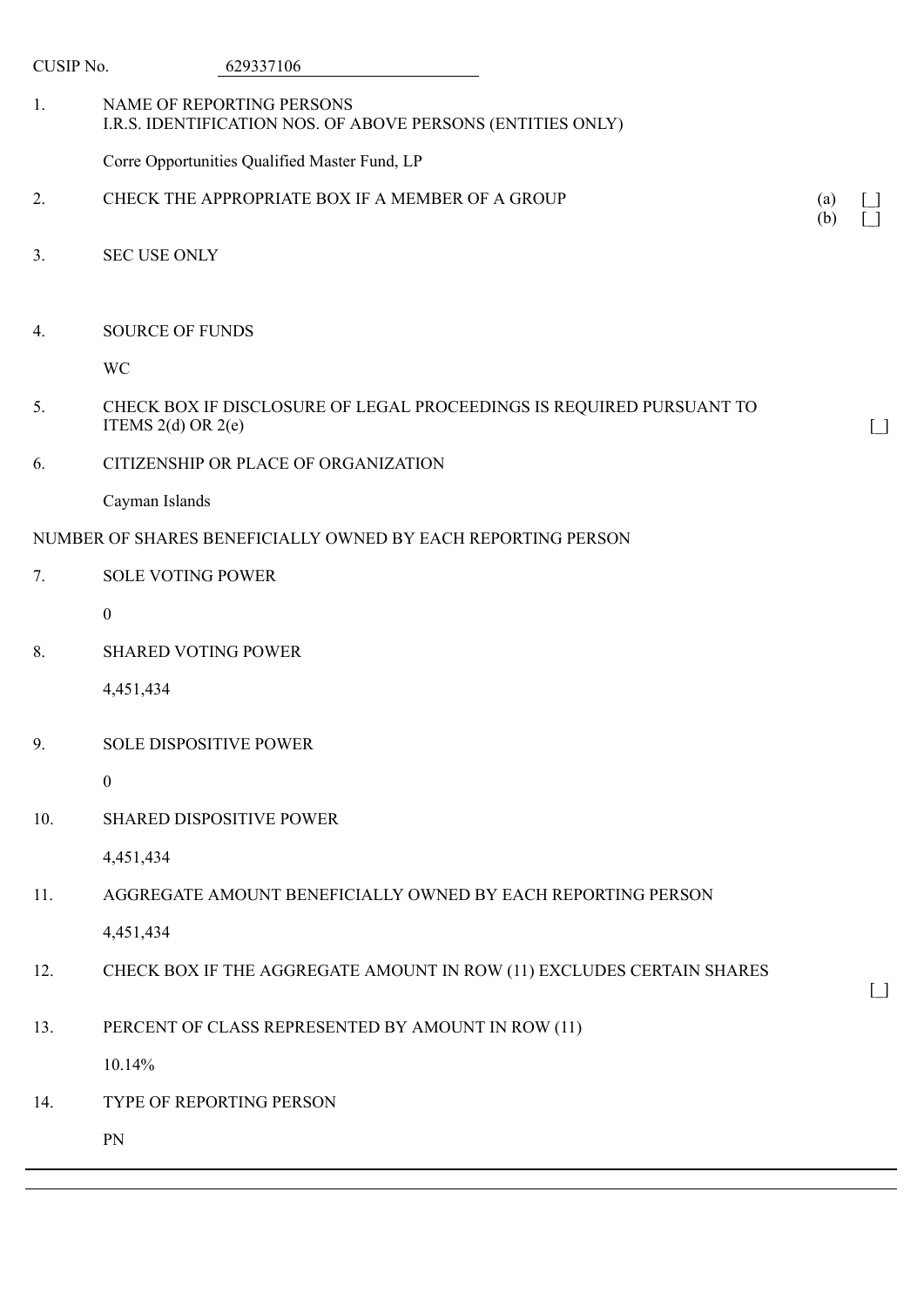| CUSIP No.      | 629337106                                                                                      |                                                    |
|----------------|------------------------------------------------------------------------------------------------|----------------------------------------------------|
| 1.             | NAME OF REPORTING PERSONS<br>I.R.S. IDENTIFICATION NOS. OF ABOVE PERSONS (ENTITIES ONLY)       |                                                    |
|                | Corre Partners Advisors, LLC                                                                   |                                                    |
| 2.             | CHECK THE APPROPRIATE BOX IF A MEMBER OF A GROUP<br>(a)<br>(b)                                 |                                                    |
| 3 <sub>1</sub> | <b>SEC USE ONLY</b>                                                                            |                                                    |
| 4.             | <b>SOURCE OF FUNDS</b>                                                                         |                                                    |
|                | AF                                                                                             |                                                    |
| 5.             | CHECK BOX IF DISCLOSURE OF LEGAL PROCEEDINGS IS REQUIRED PURSUANT TO<br>ITEMS $2(d)$ OR $2(e)$ | $\begin{array}{c} \boxed{\phantom{0}} \end{array}$ |
| 6.             | CITIZENSHIP OR PLACE OF ORGANIZATION                                                           |                                                    |
|                | Delaware                                                                                       |                                                    |
|                | NUMBER OF SHARES BENEFICIALLY OWNED BY EACH REPORTING PERSON                                   |                                                    |
| 7.             | <b>SOLE VOTING POWER</b>                                                                       |                                                    |
|                | $\mathbf{0}$                                                                                   |                                                    |
| 8.             | <b>SHARED VOTING POWER</b>                                                                     |                                                    |
|                | 5,357,169                                                                                      |                                                    |
| 9.             | <b>SOLE DISPOSITIVE POWER</b>                                                                  |                                                    |
|                | $\boldsymbol{0}$                                                                               |                                                    |
| 10.            | <b>SHARED DISPOSITIVE POWER</b>                                                                |                                                    |
|                | 5,357,169                                                                                      |                                                    |
| 11.            | AGGREGATE AMOUNT BENEFICIALLY OWNED BY EACH REPORTING PERSON                                   |                                                    |
|                | 5,357,169                                                                                      |                                                    |
| 12.            | CHECK BOX IF THE AGGREGATE AMOUNT IN ROW (11) EXCLUDES CERTAIN SHARES                          | $\Box$                                             |
| 13.            | PERCENT OF CLASS REPRESENTED BY AMOUNT IN ROW (11)                                             |                                                    |
|                | 12.21%                                                                                         |                                                    |
| 14.            | TYPE OF REPORTING PERSON                                                                       |                                                    |
|                | $00\,$                                                                                         |                                                    |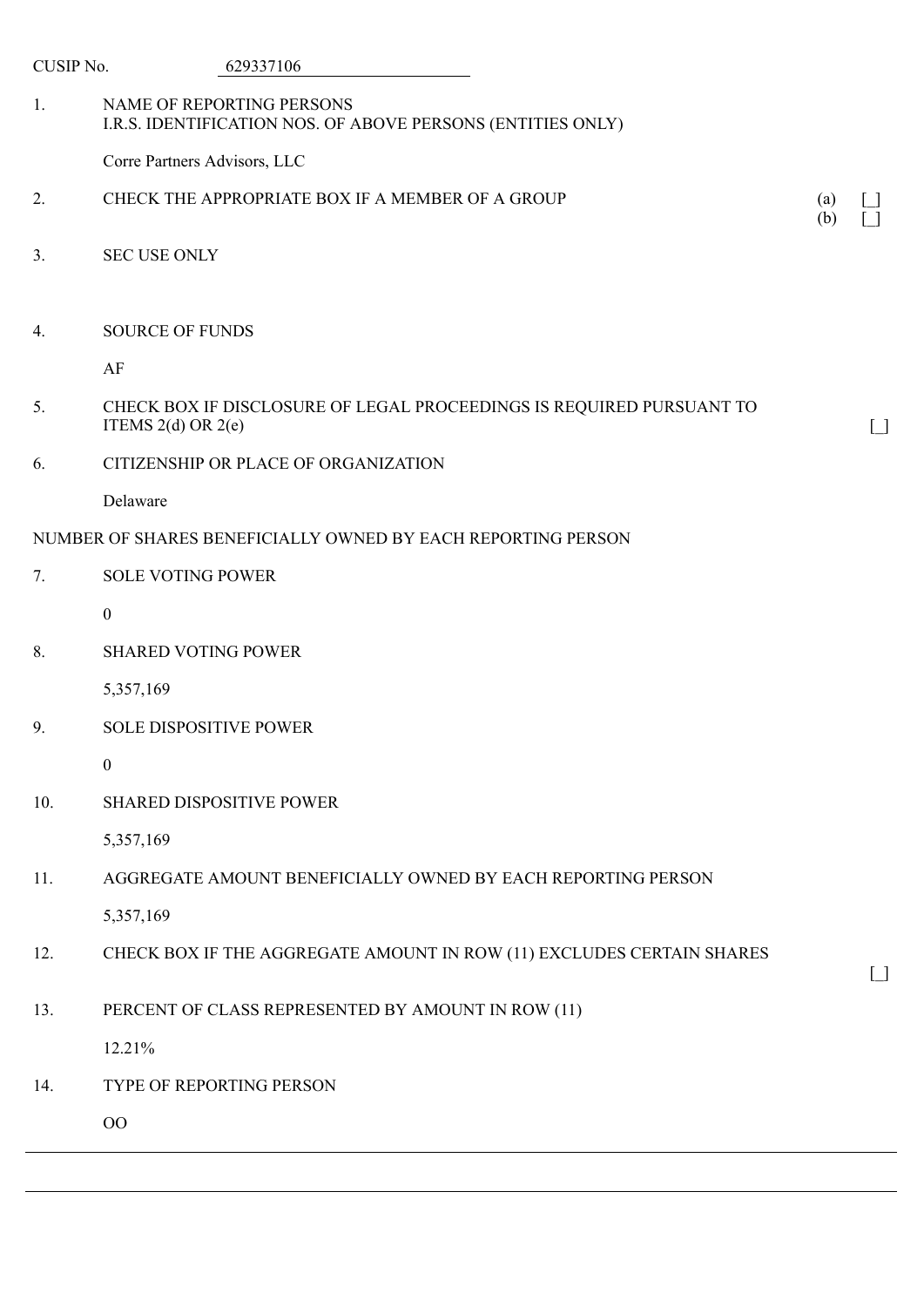| CUSIP No.      | 629337106                                                                                      |            |        |
|----------------|------------------------------------------------------------------------------------------------|------------|--------|
| 1.             | NAME OF REPORTING PERSONS<br>I.R.S. IDENTIFICATION NOS. OF ABOVE PERSONS (ENTITIES ONLY)       |            |        |
|                | Corre Partners Management, LLC                                                                 |            |        |
| 2.             | CHECK THE APPROPRIATE BOX IF A MEMBER OF A GROUP                                               | (a)<br>(b) |        |
| 3 <sub>1</sub> | <b>SEC USE ONLY</b>                                                                            |            |        |
| 4.             | <b>SOURCE OF FUNDS</b>                                                                         |            |        |
|                | AF                                                                                             |            |        |
| 5.             | CHECK BOX IF DISCLOSURE OF LEGAL PROCEEDINGS IS REQUIRED PURSUANT TO<br>ITEMS $2(d)$ OR $2(e)$ |            | $\Box$ |
| 6.             | CITIZENSHIP OR PLACE OF ORGANIZATION                                                           |            |        |
|                | Delaware                                                                                       |            |        |
|                | NUMBER OF SHARES BENEFICIALLY OWNED BY EACH REPORTING PERSON                                   |            |        |
| 7.             | <b>SOLE VOTING POWER</b>                                                                       |            |        |
|                | $\boldsymbol{0}$                                                                               |            |        |
| 8.             | <b>SHARED VOTING POWER</b>                                                                     |            |        |
|                | 5,357,169                                                                                      |            |        |
| 9.             | <b>SOLE DISPOSITIVE POWER</b>                                                                  |            |        |
|                | $\boldsymbol{0}$                                                                               |            |        |
| 10.            | SHARED DISPOSITIVE POWER                                                                       |            |        |
|                | 5,357,169                                                                                      |            |        |
| 11.            | AGGREGATE AMOUNT BENEFICIALLY OWNED BY EACH REPORTING PERSON                                   |            |        |
|                | 5,357,169                                                                                      |            |        |
| 12.            | CHECK BOX IF THE AGGREGATE AMOUNT IN ROW (11) EXCLUDES CERTAIN SHARES                          |            | $\Box$ |
| 13.            | PERCENT OF CLASS REPRESENTED BY AMOUNT IN ROW (11)                                             |            |        |
|                | 12.21%                                                                                         |            |        |
| 14.            | TYPE OF REPORTING PERSON                                                                       |            |        |
|                | IA, OO                                                                                         |            |        |
|                |                                                                                                |            |        |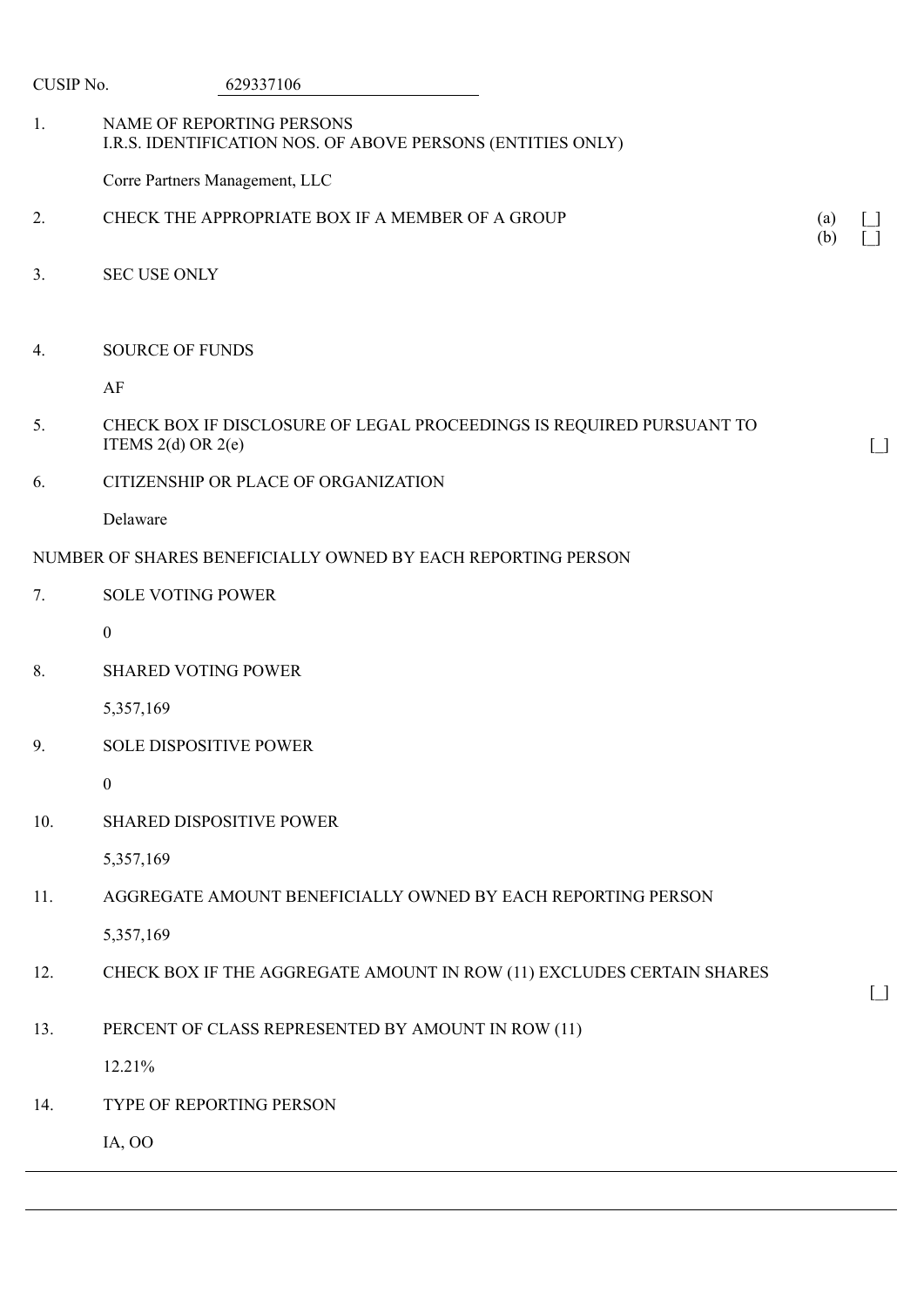| CUSIP No.      | 629337106                                                                                      |            |                   |
|----------------|------------------------------------------------------------------------------------------------|------------|-------------------|
| 1.             | NAME OF REPORTING PERSONS<br>I.R.S. IDENTIFICATION NOS. OF ABOVE PERSONS (ENTITIES ONLY)       |            |                   |
|                | John Barrett                                                                                   |            |                   |
| 2.             | CHECK THE APPROPRIATE BOX IF A MEMBER OF A GROUP                                               | (a)<br>(b) |                   |
| 3 <sub>1</sub> | <b>SEC USE ONLY</b>                                                                            |            |                   |
| 4.             | <b>SOURCE OF FUNDS</b>                                                                         |            |                   |
|                | AF                                                                                             |            |                   |
| 5.             | CHECK BOX IF DISCLOSURE OF LEGAL PROCEEDINGS IS REQUIRED PURSUANT TO<br>ITEMS $2(d)$ OR $2(e)$ |            | $\Box$            |
| 6.             | CITIZENSHIP OR PLACE OF ORGANIZATION                                                           |            |                   |
|                | United States of America                                                                       |            |                   |
|                | NUMBER OF SHARES BENEFICIALLY OWNED BY EACH REPORTING PERSON                                   |            |                   |
| 7.             | <b>SOLE VOTING POWER</b>                                                                       |            |                   |
|                | $\boldsymbol{0}$                                                                               |            |                   |
| 8.             | <b>SHARED VOTING POWER</b>                                                                     |            |                   |
|                | 5,357,169                                                                                      |            |                   |
| 9.             | <b>SOLE DISPOSITIVE POWER</b>                                                                  |            |                   |
|                | $\boldsymbol{0}$                                                                               |            |                   |
| 10.            | <b>SHARED DISPOSITIVE POWER</b>                                                                |            |                   |
|                | 5,357,169                                                                                      |            |                   |
| 11.            | AGGREGATE AMOUNT BENEFICIALLY OWNED BY EACH REPORTING PERSON                                   |            |                   |
|                | 5,357,169                                                                                      |            |                   |
| 12.            | CHECK BOX IF THE AGGREGATE AMOUNT IN ROW (11) EXCLUDES CERTAIN SHARES                          |            | $\lceil$ $\rceil$ |
| 13.            | PERCENT OF CLASS REPRESENTED BY AMOUNT IN ROW (11)                                             |            |                   |
|                | 12.21%                                                                                         |            |                   |
| 14.            | TYPE OF REPORTING PERSON                                                                       |            |                   |
|                | IN, HC                                                                                         |            |                   |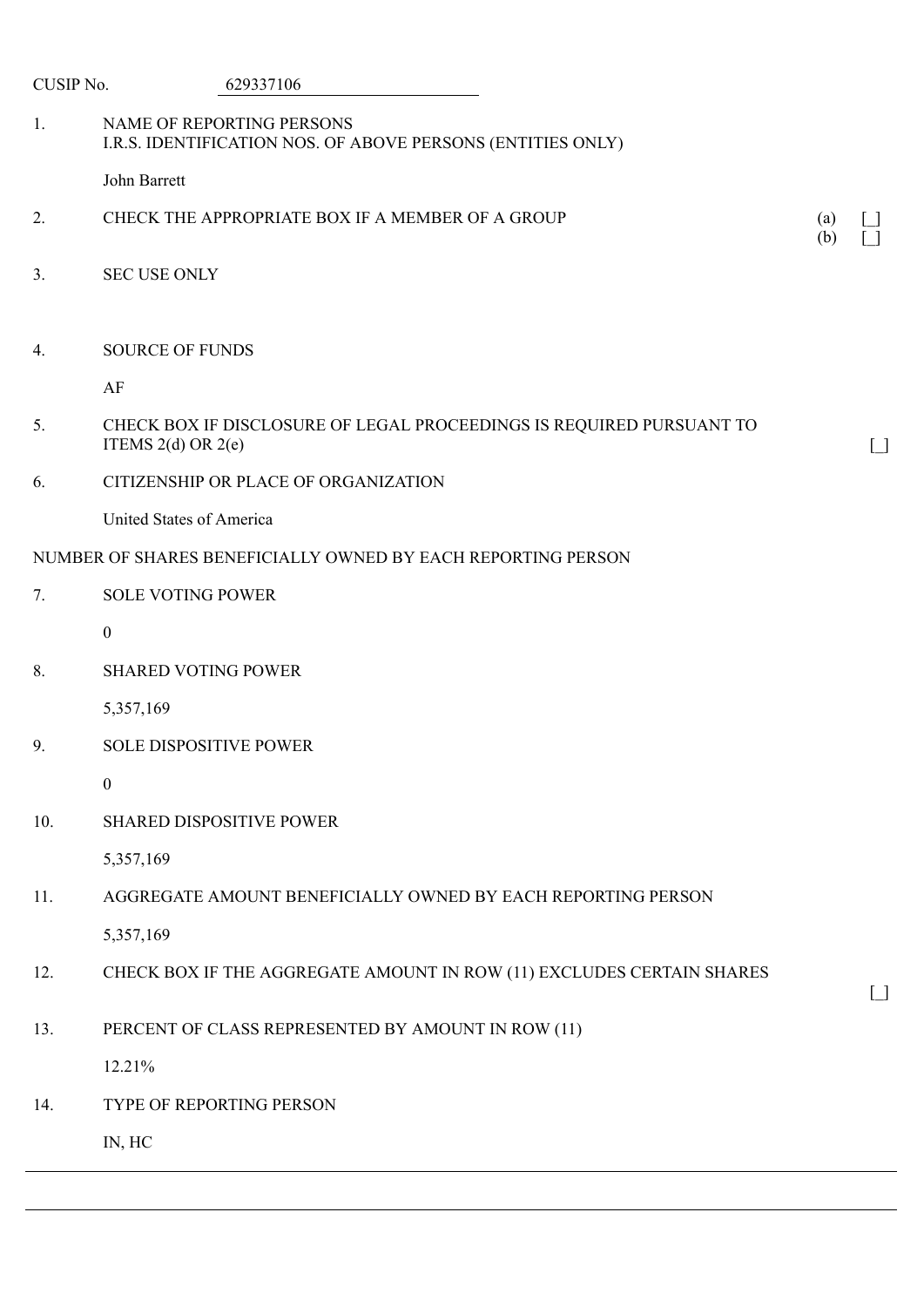| CUSIP No.      | 629337106                                                                                      |                          |                                                    |
|----------------|------------------------------------------------------------------------------------------------|--------------------------|----------------------------------------------------|
| 1.             | NAME OF REPORTING PERSONS<br>I.R.S. IDENTIFICATION NOS. OF ABOVE PERSONS (ENTITIES ONLY)       |                          |                                                    |
|                | Eric Soderlund                                                                                 |                          |                                                    |
| 2.             | CHECK THE APPROPRIATE BOX IF A MEMBER OF A GROUP                                               | $\left( a\right)$<br>(b) |                                                    |
| 3 <sub>1</sub> | <b>SEC USE ONLY</b>                                                                            |                          |                                                    |
| 4.             | <b>SOURCE OF FUNDS</b>                                                                         |                          |                                                    |
|                | AF                                                                                             |                          |                                                    |
| 5.             | CHECK BOX IF DISCLOSURE OF LEGAL PROCEEDINGS IS REQUIRED PURSUANT TO<br>ITEMS $2(d)$ OR $2(e)$ |                          | $\begin{array}{c} \boxed{\phantom{0}} \end{array}$ |
| 6.             | CITIZENSHIP OR PLACE OF ORGANIZATION                                                           |                          |                                                    |
|                | United States of America                                                                       |                          |                                                    |
|                | NUMBER OF SHARES BENEFICIALLY OWNED BY EACH REPORTING PERSON                                   |                          |                                                    |
| 7.             | <b>SOLE VOTING POWER</b>                                                                       |                          |                                                    |
|                | $\boldsymbol{0}$                                                                               |                          |                                                    |
| 8.             | <b>SHARED VOTING POWER</b>                                                                     |                          |                                                    |
|                | 5,357,169                                                                                      |                          |                                                    |
| 9.             | <b>SOLE DISPOSITIVE POWER</b>                                                                  |                          |                                                    |
|                | $\boldsymbol{0}$                                                                               |                          |                                                    |
| 10.            | <b>SHARED DISPOSITIVE POWER</b>                                                                |                          |                                                    |
|                | 5,357,169                                                                                      |                          |                                                    |
| 11.            | AGGREGATE AMOUNT BENEFICIALLY OWNED BY EACH REPORTING PERSON                                   |                          |                                                    |
|                | 5,357,169                                                                                      |                          |                                                    |
| 12.            | CHECK BOX IF THE AGGREGATE AMOUNT IN ROW (11) EXCLUDES CERTAIN SHARES                          |                          | $\Box$                                             |
| 13.            | PERCENT OF CLASS REPRESENTED BY AMOUNT IN ROW (11)                                             |                          |                                                    |
|                | 12.21%                                                                                         |                          |                                                    |
| 14.            | TYPE OF REPORTING PERSON                                                                       |                          |                                                    |
|                | IN, HC                                                                                         |                          |                                                    |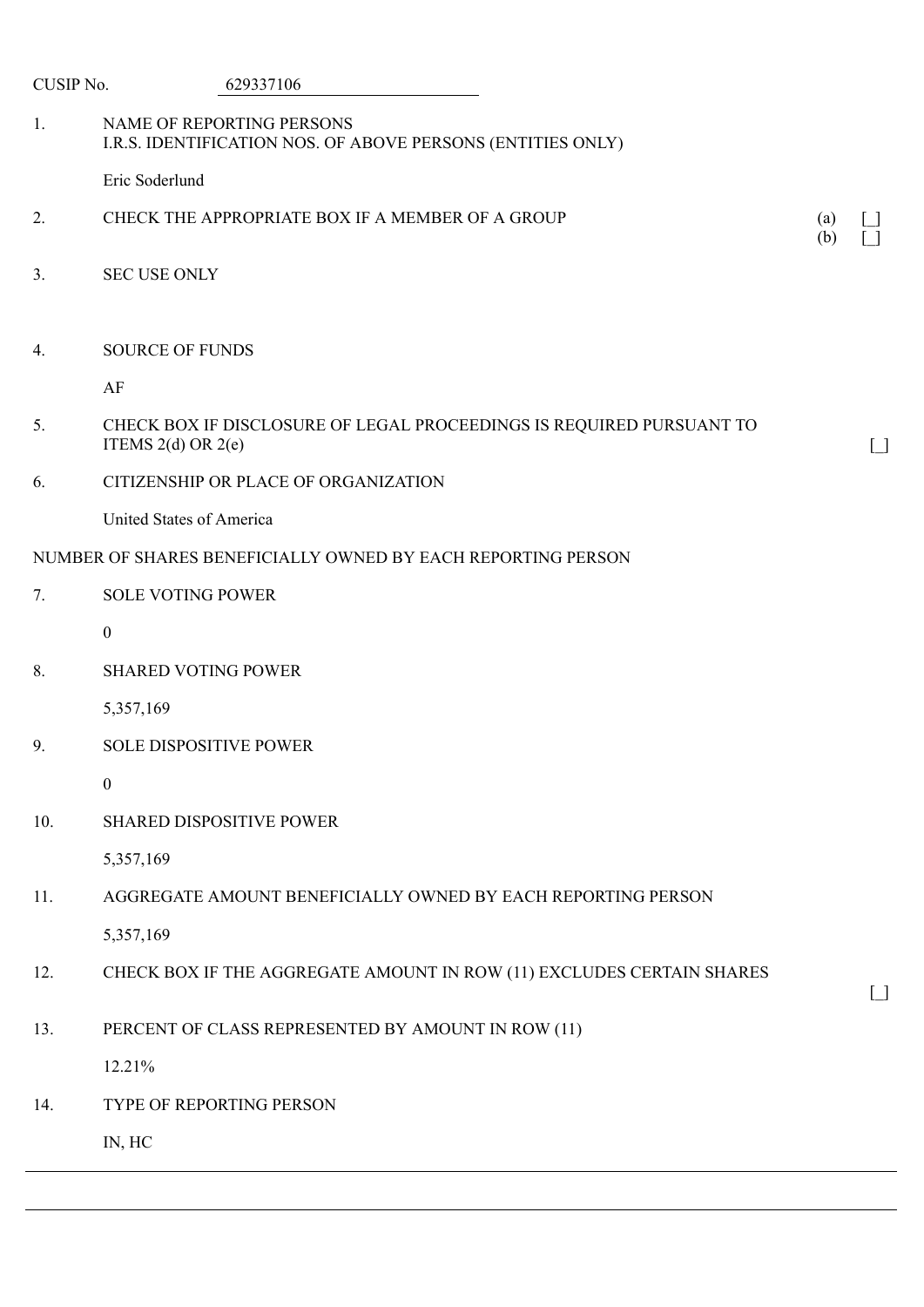## Item 1. Security and Issuer.

The name of the issuer is NN, Inc., a Delaware corporation (the "Issuer"). The address of the Issuer's principal executive offices is 6210 Ardrey Kell Road, Suite 600, Charlotte, North Carolina 28277. This Schedule 13D amendment relates to the Issuer's common stock, par value \$0.01 per share (the "Shares").

- Item 2. Identity and Background.
	- (a), (f) This Schedule 13D amendment is being filed jointly by (i) Corre Opportunities Qualified Master Fund, LP, a Cayman Islands exempted limited partnership (the "Fund"); (ii) Corre Partners Advisors, LLC, a Delaware limited liability company (the "General Partner"), which serves as the general partner of the Fund; (iii) Corre Partners Management, LLC, a Delaware limited liability company (the "Investment Adviser"), which has been delegated investment authority over the assets of the Fund by the General Partner; (iv) Mr. John Barrett, who serves as a managing member of the General Partner and the Investment Adviser; and (v) Mr. Eric Soderlund, who serves as a managing member of the General Partner and the Investment Adviser (each, a "Reporting Person" and collectively, the "Reporting Persons"). Mr. Barrett and Mr. Soderlund are citizens of the United States.
	- (b), (c) The Fund is principally engaged in the business of investing in securities. The principal business address of the Fund is 12 East 49<sup>th</sup> Street, 40<sup>th</sup> Floor, New York, NY 10017.

The General Partner is principally engaged in the business of serving as general partner and/or managing member to private investment vehicles, including the Fund. The principal business address of the General Partner is 12 East 49<sup>th</sup> Street, 40<sup>th</sup> Floor, New York, NY 10017.

The Investment Adviser is an investment adviser registered with the Securities and Exchange Commission (the "SEC") that is principally engaged in the business of providing investment management services to private investment vehicles, including the Fund. The principal business address of the Investment Adviser is 12 East 49<sup>th</sup> Street, 40<sup>th</sup> Floor, New York, NY 10017.

Mr. Barrett and Mr. Soderlund are the co-owners and managing members of the General Partner and the Investment Adviser. The business address of each of Mr. Barrett and Mr. Soderlund is 12 East 49<sup>th</sup> Street, 40<sup>th</sup> Floor, New York, NY 10017.

- (d) None of the Reporting Persons have, during the last five years, been convicted in a criminal proceeding (excluding traffic violations or similar misdemeanors).
- (e) None of the Reporting Persons have, during the last five years, been a party to a civil proceeding of a judicial or administrative body of competent jurisdiction and as a result of such proceeding was or is subject to a judgment, decree or final order enjoining future violations of, or prohibiting or mandating activities subject to, federal or state securities laws or finding any violation with respect to such laws.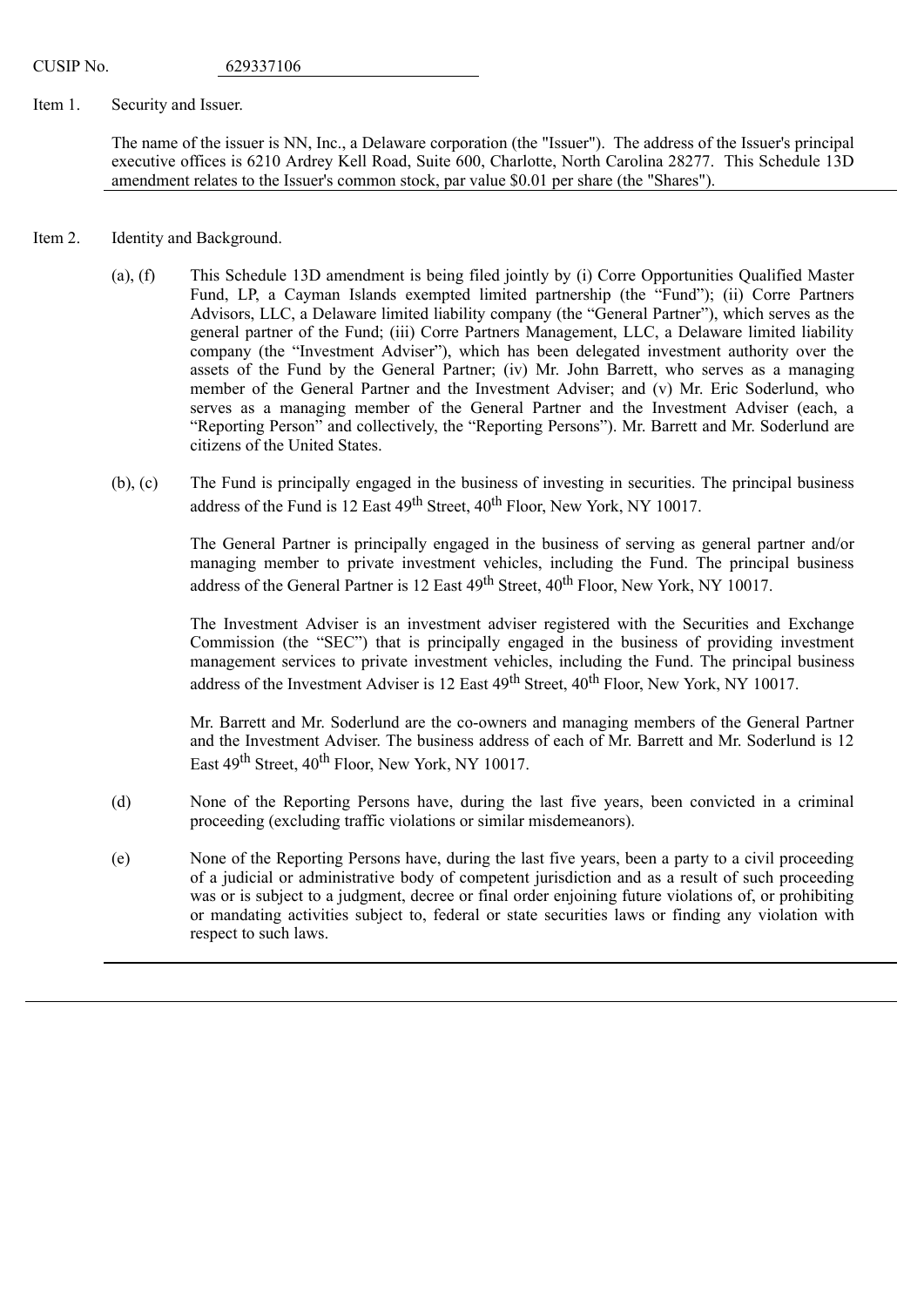Item 3. Source and Amount of Funds or Other Consideration.

The funds for the purchase of the 4,451,434 Shares beneficially owned by the Fund came from the working capital of the Fund, which is the direct owner of the Shares. The funds for the purchase of the 5,357,169 Shares beneficially owned by the other Reporting Persons (which include the 4,451,434 Shares directly owned by the Fund) came from the working capital of the Fund and other private investment vehicles managed by the Investment Adviser, which are the direct owners of such Shares. The net investment cost (including commissions, if any) of the Shares owned by the Reporting Persons is approximately \$37,394,074. No borrowed funds were used to purchase the Shares, other than any borrowed funds used for working capital purposes (including certain leverage arrangements) in the ordinary course of business.

Item 4. Purpose of Transaction.

The Reporting Persons originally acquired the Shares for investment purposes. The Reporting Persons have had discussions with certain representatives of the Issuer and management of the Issuer. The Reporting Persons have entered into a Cooperation Agreement with Issuer pursuant to which the Issuer increased the size of the Issuer's Board of Directors (the "Board") from 9 to 10 directors and appointed Dr. Rajeev Gautam to fill the newly created directorship on the recommendation of the Reporting Persons. The Cooperation Agreement is further described in Item 6 below.

The Reporting Persons intend to review their investment in the Issuer on a continuing basis. Depending on various factors, including the Issuer's financial position and strategic direction, actions taken by the Board, price levels of the Shares, other investment opportunities available to the Reporting Persons, conditions in the securities market and general economic and industry conditions, the Reporting Persons may take such actions with respect to their investment in the Issuer as they deem appropriate including, without limitation, purchasing additional Shares, other securities or derivative instruments related thereto or selling some or all of their Shares, other securities or derivative instruments, engaging in hedging or similar transactions with respect to the Shares and, alone or with others, may engage in communications with directors and officers of the Issuer, other stockholders of the Issuer or other third parties or may take steps to implement a course of action, including, without limitation, engaging advisors, including legal, financial, regulatory, technical and/or industry advisors, to assist in any review. Such discussions and other actions may relate to various alternative courses of action, including, without limitation, those related to an extraordinary corporate transaction (including, but not limited to a merger, reorganization or liquidation) involving the Issuer or any of its subsidiaries; business combinations involving the Issuer or its subsidiaries, a sale or transfer of a material amount of assets of the Issuer or any of its subsidiaries; material asset purchases; the formation of joint ventures with the Issuer or its subsidiaries or the entry into other material projects; changes in the present business, operations, strategy, future plans or prospects of the Issuer, financial or governance matters; changes to the Board (including Board composition) or management of the Issuer; acting as a participant in debt financings of the Issuer or its subsidiaries; changes to the capitalization, ownership structure, dividend policy, business or corporate structure or governance documents of the Issuer; de-listing or de-registration of the Issuer's securities, or any action similar to those enumerated above.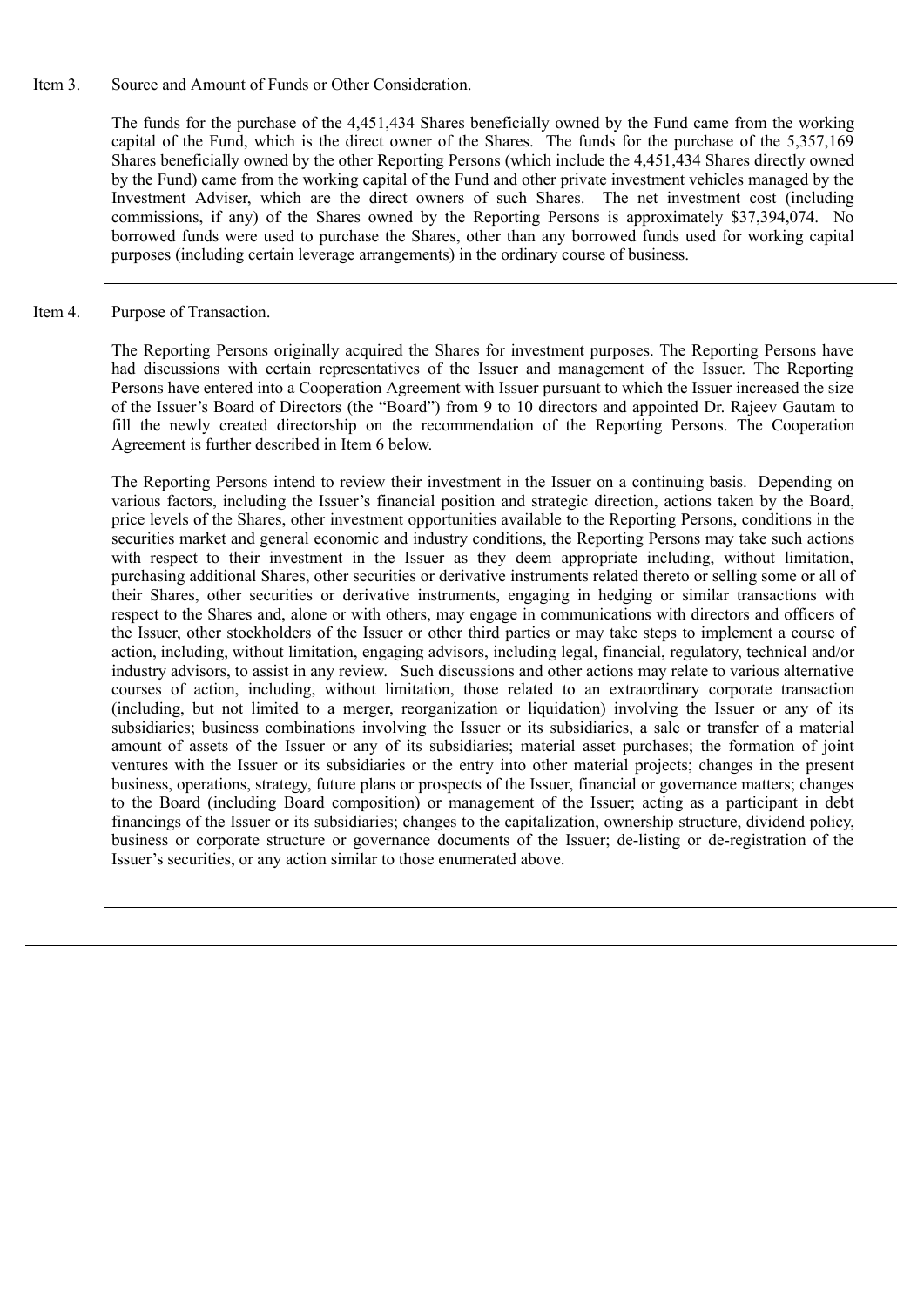- Item 5. Interest in Securities of the Issuer.
	- (a)  $-$  (d) As of the date hereof (i) the Fund may be deemed to be the beneficial owner of 4,451,434 Shares, constituting 10.14% of the Shares in the aggregate and (ii) each of the General Partner, the Investment Adviser, Mr. Barrett and Mr. Soderlund may be deemed to be the beneficial owner of 5,357,169 Shares, constituting 12.21% of the Shares in the aggregate, in each case based upon 43,890,305 Shares outstanding at March 31, 2022, as determined based on reports by the Issuer.

The Fund has the sole power to vote or direct the vote of 0 Shares; has the shared power to vote or direct the vote of 4,451,434 Shares; has the sole power to dispose or direct the disposition of 0 Shares; and has the shared power to dispose or direct the disposition of 4,451,434 Shares.

The General Partner has the sole power to vote or direct the vote of 0 Shares; has the shared power to vote or direct the vote of 5,357,169 Shares; has the sole power to dispose or direct the disposition of 0 Shares; and has the shared power to dispose or direct the disposition of 5,357,169 Shares.

The Investment Adviser has the sole power to vote or direct the vote of 0 Shares; has the shared power to vote or direct the vote of 5,357,169 Shares; has the sole power to dispose or direct the disposition of 0 Shares; and has the shared power to dispose or direct the disposition of 5,357,169 Shares.

Mr. Barrett has the sole power to vote or direct the vote of 0 Shares; has the shared power to vote or direct the vote of 5,357,169 Shares; has the sole power to dispose or direct the disposition of 0 Shares; and has the shared power to dispose or direct the disposition of 5,357,169 Shares.

Mr. Soderlund has the sole power to vote or direct the vote of 0 Shares; has the shared power to vote or direct the vote of 5,357,169 Shares; has the sole power to dispose or direct the disposition of 0 Shares; and has the shared power to dispose or direct the disposition of 5,357,169 Shares.

The transactions by the Reporting Persons in the securities of the Issuer since the last Schedule 13D filing by the Reporting Persons in respect of the Issuer are set forth in Exhibit B. All such transactions were carried out in open market transactions.

(e) N/A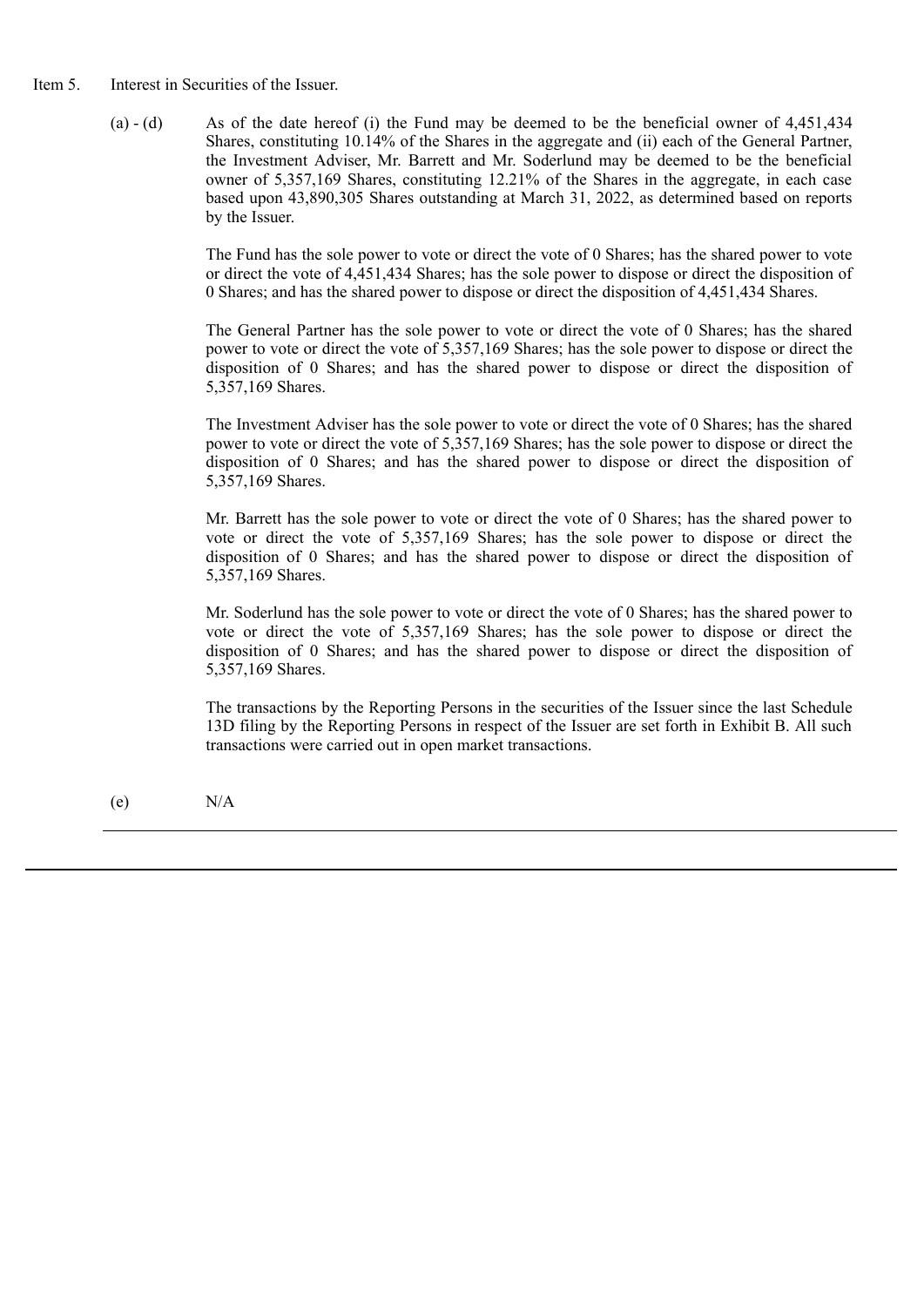Item 6. Contracts, Arrangements, Understandings or Relationships with Respect to Securities of the Issuer.

The Fund and other private investment vehicles managed by the Investment Adviser (the "Corre Holders") hold common stock purchase warrants of the Issuer (the "Warrants"), pursuant to the terms of that certain Securities Purchase Agreement, dated December 5, 2019 (the "Purchase Agreement"). See Exhibit C for the Purchase Agreement.

The Warrants are exercisable, in full or in part, at any time prior to the seventh anniversary of their issuance, at an exercise price of \$12.00 per share, subject to customary anti-dilution adjustments in the event of future below market issuances, stock splits, stock dividends, combinations or similar events set forth in the Warrants. The Warrants held by the Reporting Persons are subject to limitations on the right to exercise to the extent that after giving effect to such issuance after exercise, the Reporting Persons (together with the Reporting Persons' affiliates, any other accounts managed by or over which the Investment Adviser or one of its affiliates has discretionary investment authority, or any other person or entity whose beneficial ownership of Shares would be aggregated with such persons' beneficial ownership for purposes of Section 13(d) or Section 16 of the Securities Exchange Act of 1934), would beneficially own Shares in excess of 9.99% of the number of Shares outstanding (measured after giving effect to the issuance of Shares issuable upon exercise of the Warrants). See Exhibit D for the Warrants.

In connection with the issuance of certain Series B Convertible Preferred Stock of the Issuer, par value \$0.01 per share (the "Preferred Stock"), previously held by the Corre Holders, all of which has been redeemed by the Issuer for cash, the Issuer entered into a registration rights agreement with the purchasers to provide certain customary demand registration rights exercisable beginning on March 31, 2021, with respect to their shares of common stock, including those underlying the Preferred Stock and Warrants, shares of Preferred Stock, and the Warrants. See Exhibit E for the Registration Rights Agreement.

The Reporting Persons have entered into a Cooperation Agreement with the Issuer as of May 13, 2021. Pursuant to the Cooperation Agreement, the Issuer increased the size of the Board from 9 to 10 directors and appointed Dr. Rajeev Gautam to fill the newly created directorship. Dr. Gautam will serve as a director with an initial term expiring at the Issuer's 2021 annual meeting and will be included in the Issuer's slate of director nominees for election at the 2021 and 2022 annual meeting. The Cooperation Agreement requires the Reporting Persons to, at the Issuer's 2021 annual meeting and at any meeting of the Issuer's stockholders held prior to the date of termination of the Standstill Period (as defined below), vote all of its Shares in favor of the election of directors nominated by the Board and otherwise in accordance with the Board's recommendation with respect to all other matters, subject to certain exceptions for extraordinary transactions, adoption of corporate defenses, and matters with a contrary recommendation from either or both Institutional Shareholder Services Inc. and Glass Lewis & Co., LLC. The Cooperation Agreement, among other things, contains certain customary standstill restrictions that apply to the Reporting Persons during the period from May 13, 2021 until the date that is 20 calendar days prior to the last day of the advance notice period for the submission by shareholders of director nominations for the Issuer's 2023 annual meeting, as set forth in the advance notice provisions of the Issuer's Amended and Restated Bylaws (the "Standstill Period"). During the Standstill Period, the Reporting Persons are, among other things, restricted from engaging in any solicitation of proxies or written consents relating to the Issuer, acquiring any assets of the Issuer, or acquiring any voting stock that would result in the Reporting Persons having beneficial ownership of more than 15.0% of the Issuer's outstanding common stock. See Exhibit F for the Cooperation Agreement.

The Reporting Persons do not have any contract, arrangement, understanding or relationship with any person with respect to securities of the Issuer that is not described above and/or incorporated herein by reference.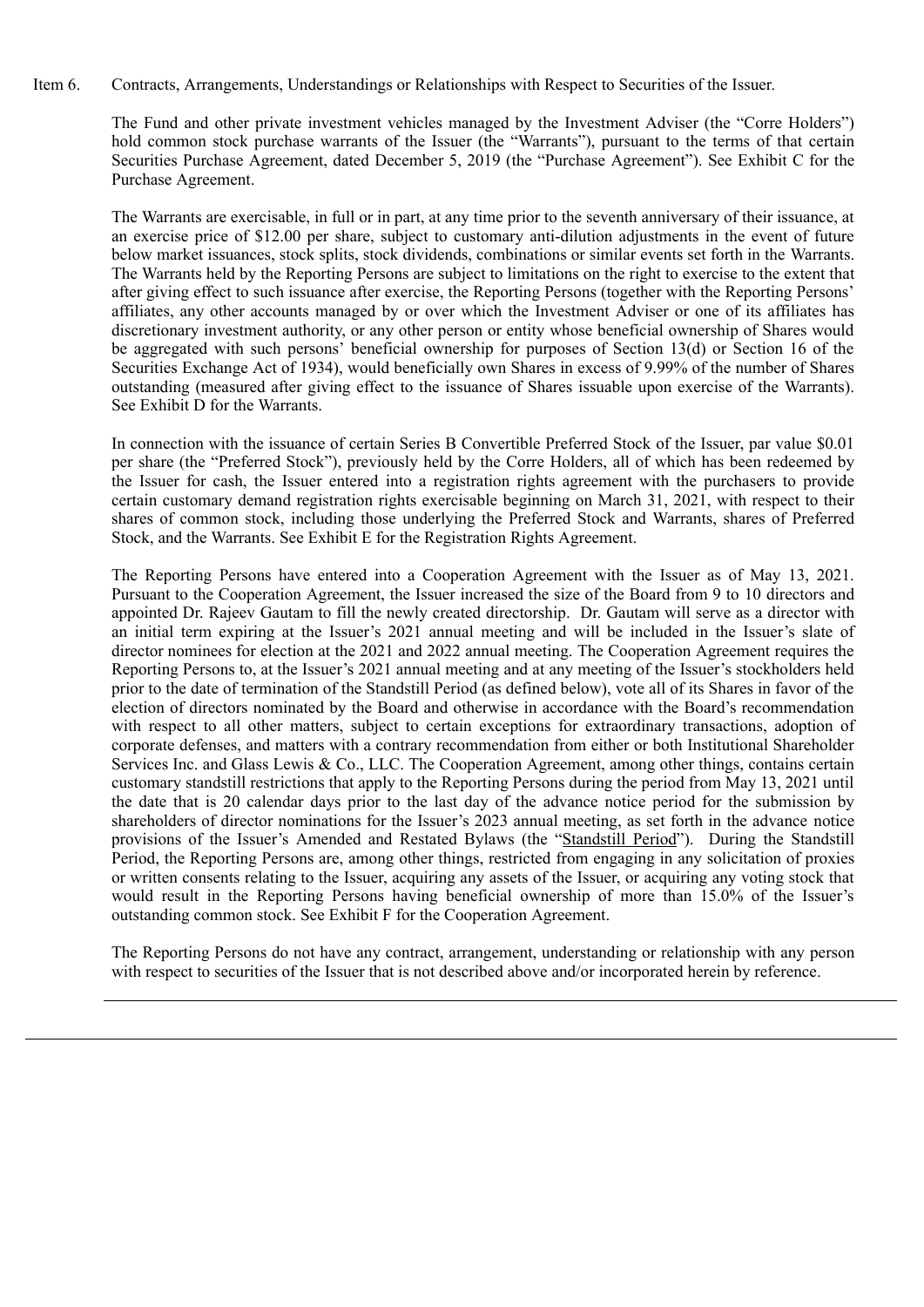Item 7. Material to be Filed as Exhibits.

Exhibit A: Joint Filing Agreement

Exhibit B: Schedule of Transactions in Shares

Exhibit C: Securities Purchase Agreement (incorporated by reference to Exhibit 10.1 to the Form 8-K filed with the SEC by the Issuer on December 11, 2019)

Exhibit D: Common Stock Purchase Warrant (incorporated by reference to Exhibit 4.1 to the Form 8-K filed with the SEC by the Issuer on December 11, 2019)

Exhibit E: Registration Rights Agreement (incorporated by reference to Exhibit 10.2 to the Form 8-K filed with the SEC by the Issuer on December 11, 2019)

Exhibit F: Cooperation Agreement (incorporated by reference to Exhibit 10.1 to the Form 8-K filed with the SEC by the Issuer on May 14, 2021)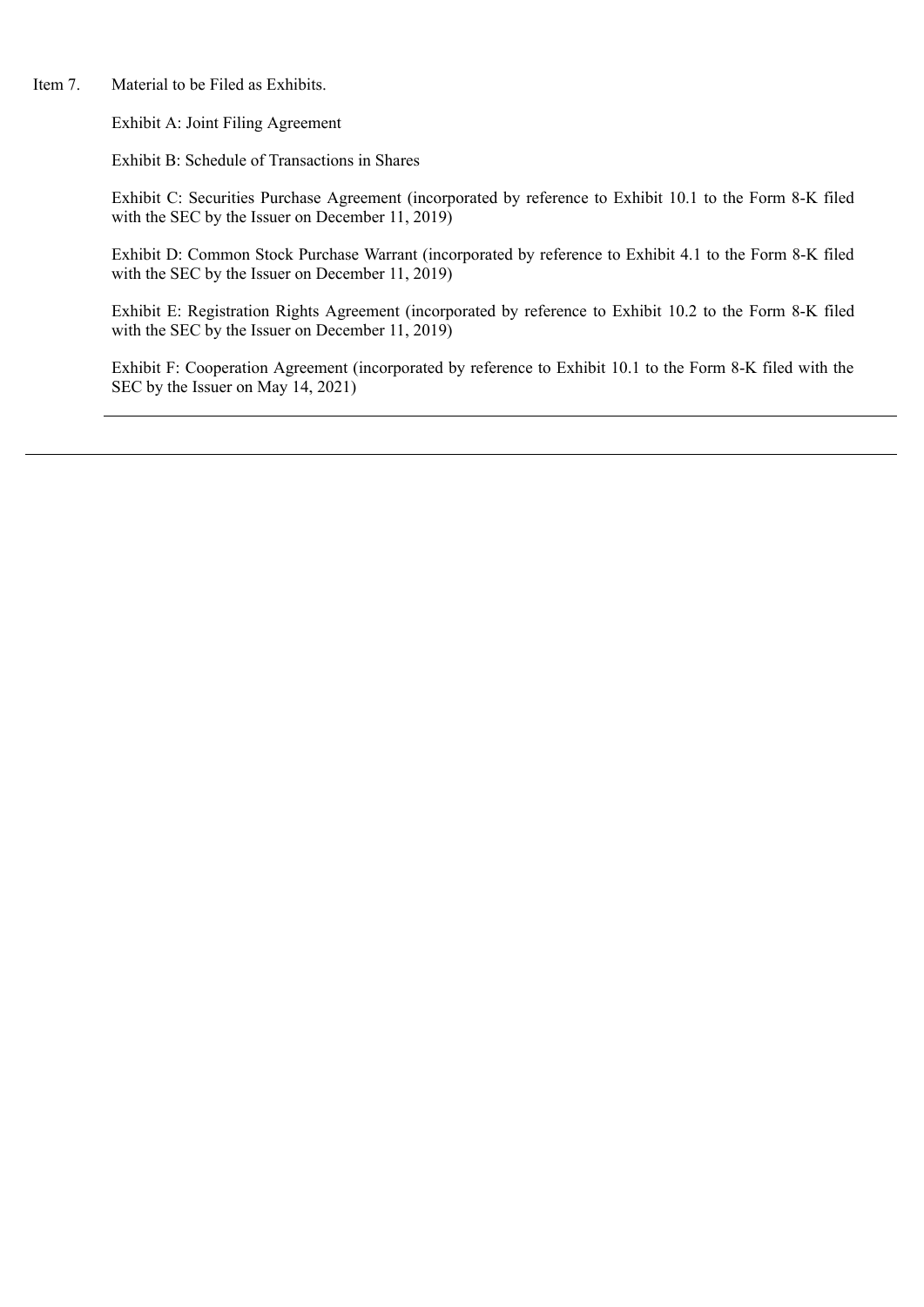#### **SIGNATURE**

After reasonable inquiry and to the best of my knowledge and belief, I certify that the information set forth in this statement is true, complete and correct.

> May 25, 2022 (Date)

Corre Opportunities Qualified Master Fund, LP\* By: Corre Partners Advisors, LLC, its general partner

By: /s/ Eric Soderlund Name: Eric Soderlund Title: Managing Member

Corre Partners Advisors, LLC\*

By: /s/ Eric Soderlund Name: Eric Soderlund Title: Managing Member

Corre Partners Management, LLC\*

By: /s/ Eric Soderlund Name: Eric Soderlund Title: Managing Member

John Barrett\*

/s/ John Barrett

Eric Soderlund\*

/s/ Eric Soderlund

\* The Reporting Person disclaims beneficial ownership of the reported securities except to the extent of his or its pecuniary interests therein, and this report shall not be deemed an admission that such person is the beneficial owner of these securities for purposes of Section 16 of the U.S. Securities Exchange Act of 1934, as amended, or for any other purpose.

Attention: Intentional misstatements or omissions of fact constitute Federal criminal violations (see 18 U.S.C. 1001).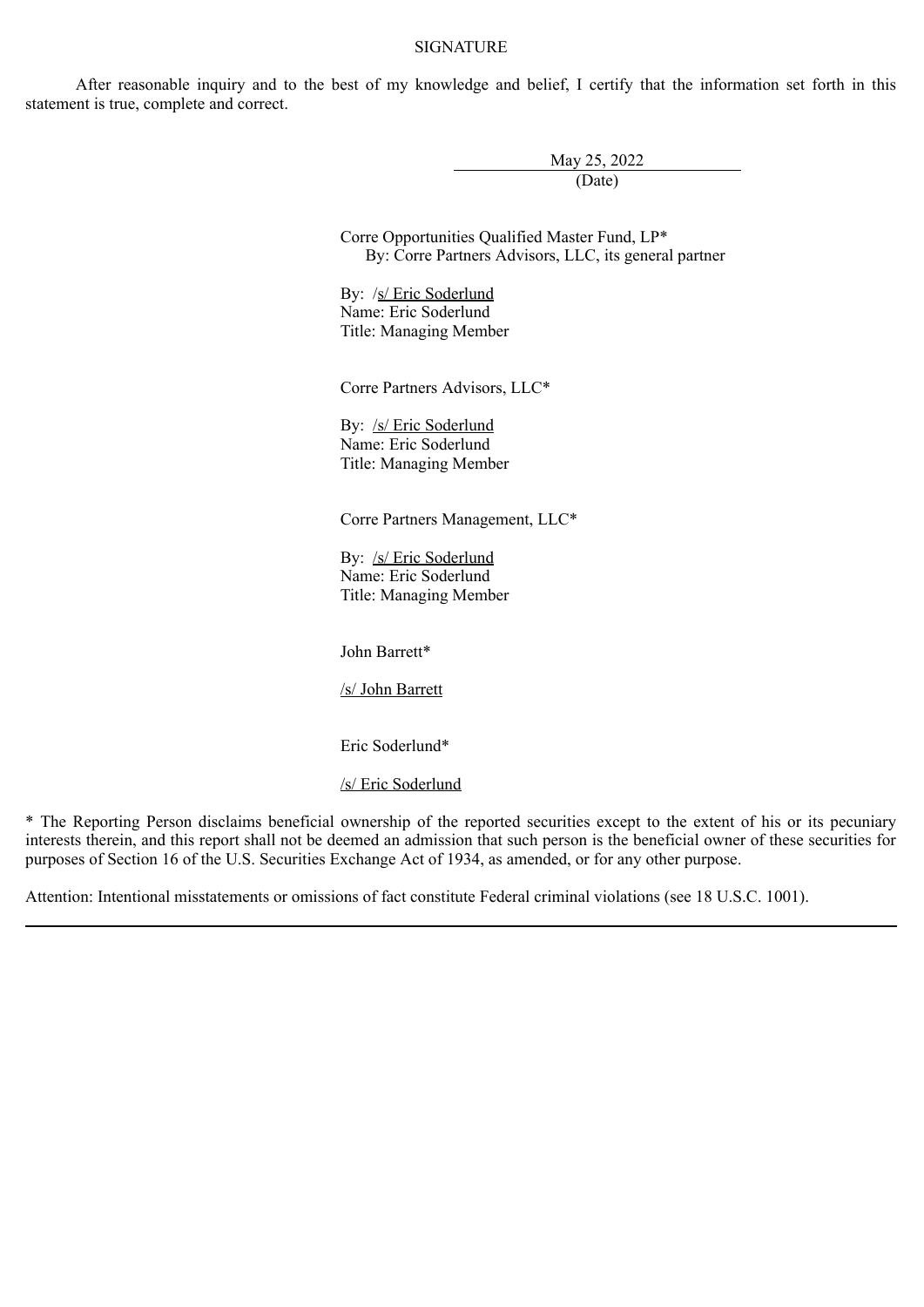# Exhibit A

### AGREEMENT

The undersigned agree that this Schedule 13D amendment, dated May 25, 2022, relating to the common stock, par value \$0.01 per share, of NN, Inc. shall be filed on behalf of the undersigned.

> May 25, 2022 (Date)

Corre Opportunities Qualified Master Fund, LP By: Corre Partners Advisors, LLC, its general partner

By: /s/ Eric Soderlund Name: Eric Soderlund Title: Managing Member

Corre Partners Advisors, LLC

By: /s/ Eric Soderlund Name: Eric Soderlund Title: Managing Member

Corre Partners Management, LLC

By: /s/ Eric Soderlund Name: Eric Soderlund Title: Managing Member

John Barrett

/s/ John Barrett

Eric Soderlund

/s/ Eric Soderlund